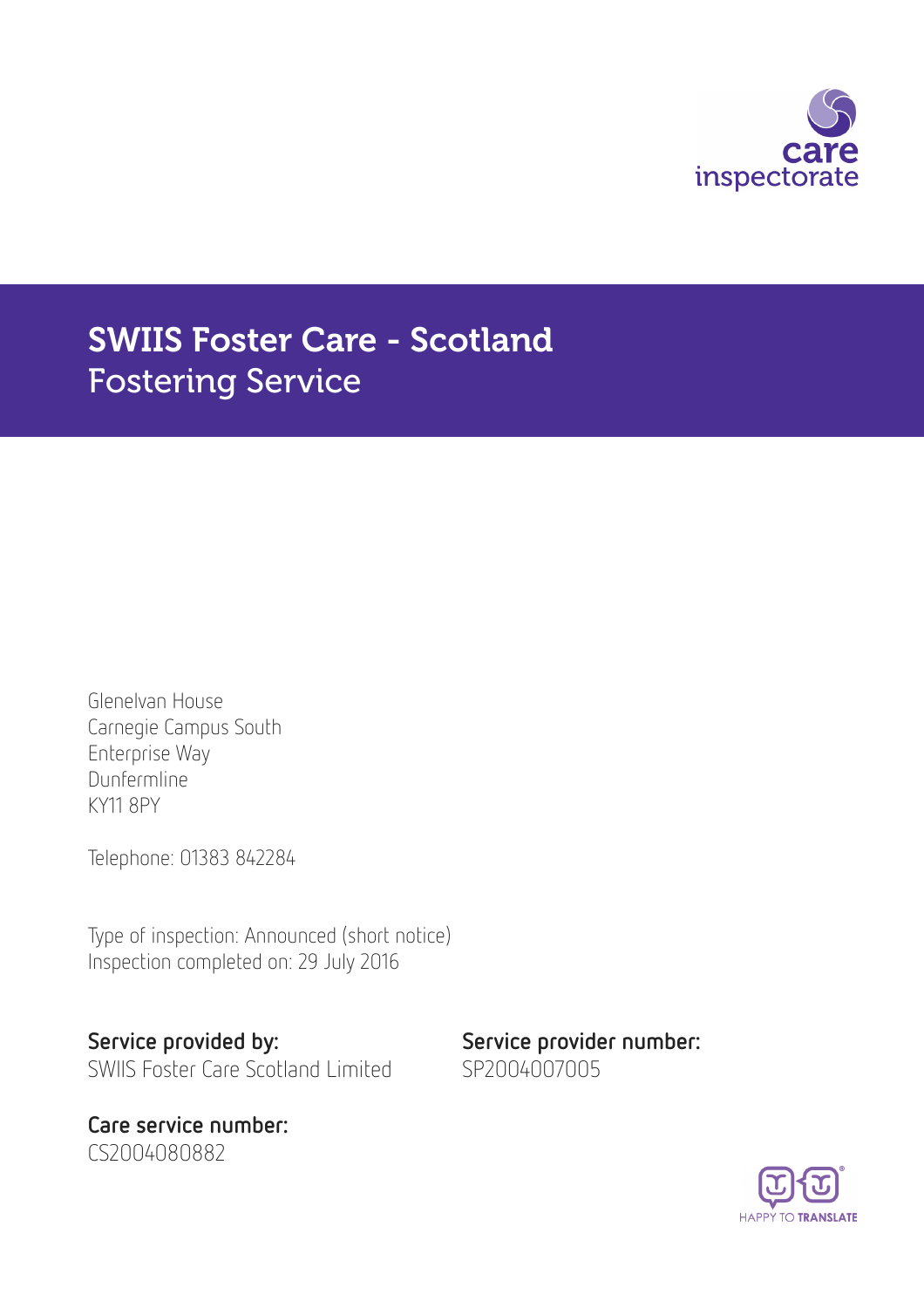### About the service

Swiis Foster Care Scotland is part of Swiis (UK) Ltd. The service is managed by a director and team of managers providing a foster care service in Scotland for local authorities placing children and young people from 0 to 18 years.

There is a strong emphasis within the service on the provision of high quality foster care placements, which may include education support and therapeutic support, depending on needs.

Social workers, education workers, resource workers, therapists, review, panel and administrative staff make up the multi-disciplinary teams supporting foster families and children and young people in placement and the wider service.

In the annual return the service gave us in February 2016 the service told us they had 220 approved carers offering temporary, permanent and short breaks care. A total of 229 children were currently using the service.

The aim of the service, as stated in the statement of purpose 2014 says:

"We offer each child and young person a placement that meets his or her assessed needs and promotes the best possible outcomes through positive experiences and appropriate levels of support."

As the findings in this inspection are based on a sample of children and young people, inspectors cannot assure the quality of experience for every single child receiving a service.

### What people told us

We asked children if they felt safe and respected by those who care for them and who they might speak to if they felt worried or scared. The children spoke in detail about this and said

"I speak to mum and dad if I feel upset or sad"

"They treat you like their own son"

"I feel safe because they (foster carers) are responsible. Sometimes parents do silly things"

"My children's rights worker helps me with change"

"I feel comfortable telling my friends about my life"

"I call my foster carer mum - she's like my mum, my mama mia. I'm her little monkey"

We asked groups of young people what would make foster care better. Some could not think of anything. One said it was "perfect" as it is and another suggested:

"It would be better if we could meet up more with more foster families. Its better for keeping in touch and for making new friends.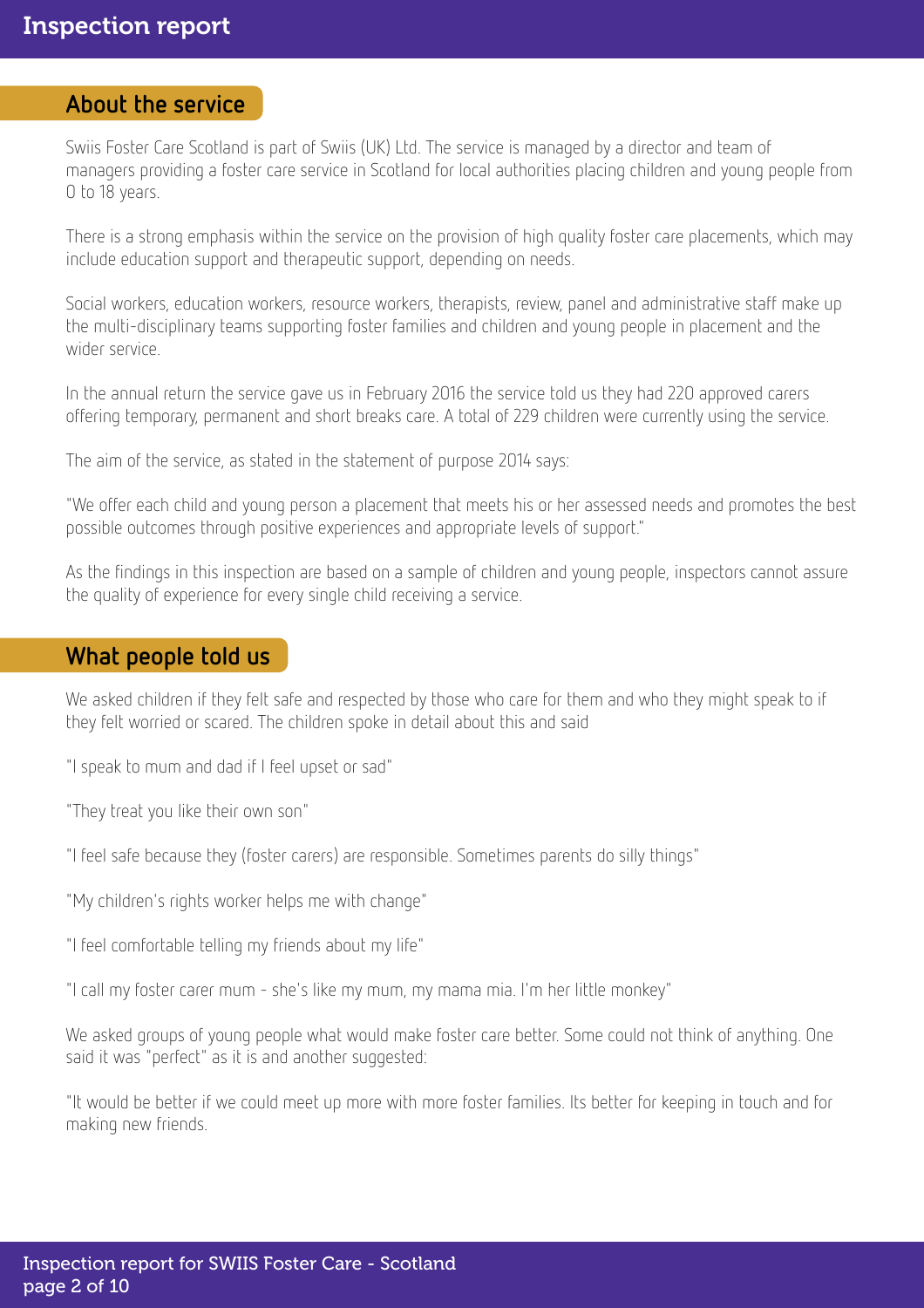Foster carers told us:

"The support from my link-worker is excellent can't fault it I also have a good relationship with the other support workers relating to all the children's needs. In fact I did have breakdown, my link-worker and the staff in the office knew and were all happy to help me in any way they could. Can't fault the service re a child's needs if we require it and they can provide it within their remit, you will get it."

"I would say this is good as they try to match each child to the right family/placement. There is training on offer all the time of different topics and if you wish particular training they will access it for you. I'm unsure about child sexual exploitation as I have not had training on this subject but I did miss some training sessions owing to other commitments so it could have been covered at one of these sessions and totally unaware if there is a policy on this or not."

" If staff know something you can bet we do to and if there are to be changes to any part of the plan before a LAC meeting we are always informed before hand to so you are not taken aback when they crop up at the meetings. So yes fully informed I would say from Swiis not so much from the Local Authorities though."

"I receive a questionnaire through the post sometimes other times they will ask you at group meetings - Monthly supervisions and the odd email or call so I would say we have plenty of opportunity to raise and pass our opinions to the management and the office of Swiis."

"What I like about the service is there is no need to feel alone as there is always someone around to assist you in any way they can from the manager down. Can't think of anything they are so good at all they do for me I would give them top marks a Gold star."

"The fact there is always someone at the end of the phone helps me a lot as I know I can contact and speak to someone no matter what the issue is. For me I can't think of anything they can improve on and thus I will give them a Gold Star top of the shop for me they are."

Staff members told us:

"I feel valued as a staff member of Swiis".

"I have been and am being fully supported by my team manager and the organization to further my training and career".

"Over the past few years there has been positive change in the ethos and the direction of the Dundee team. I feel much more confident in my managers ability to support me, I feel he has created a learning culture, where it is safe to learn from mistakes. The standards of care, support, recording and evidenced based practice is improving greatly. The vision of the team is clearer and we are all working towards high quality provision for carers, young people and staff. I am currently proud to be part of the Dundee team."

"I joined Swiis in 2009 as an education support worker then progressed to an education worker. I feel very supported and provided with many learning opportunities. I am encouraged to attend learning events to support my practice".

"I am well supported by my line manager and team colleagues. I believe that we provide a high quality service and that we strive to always put the needs of children first".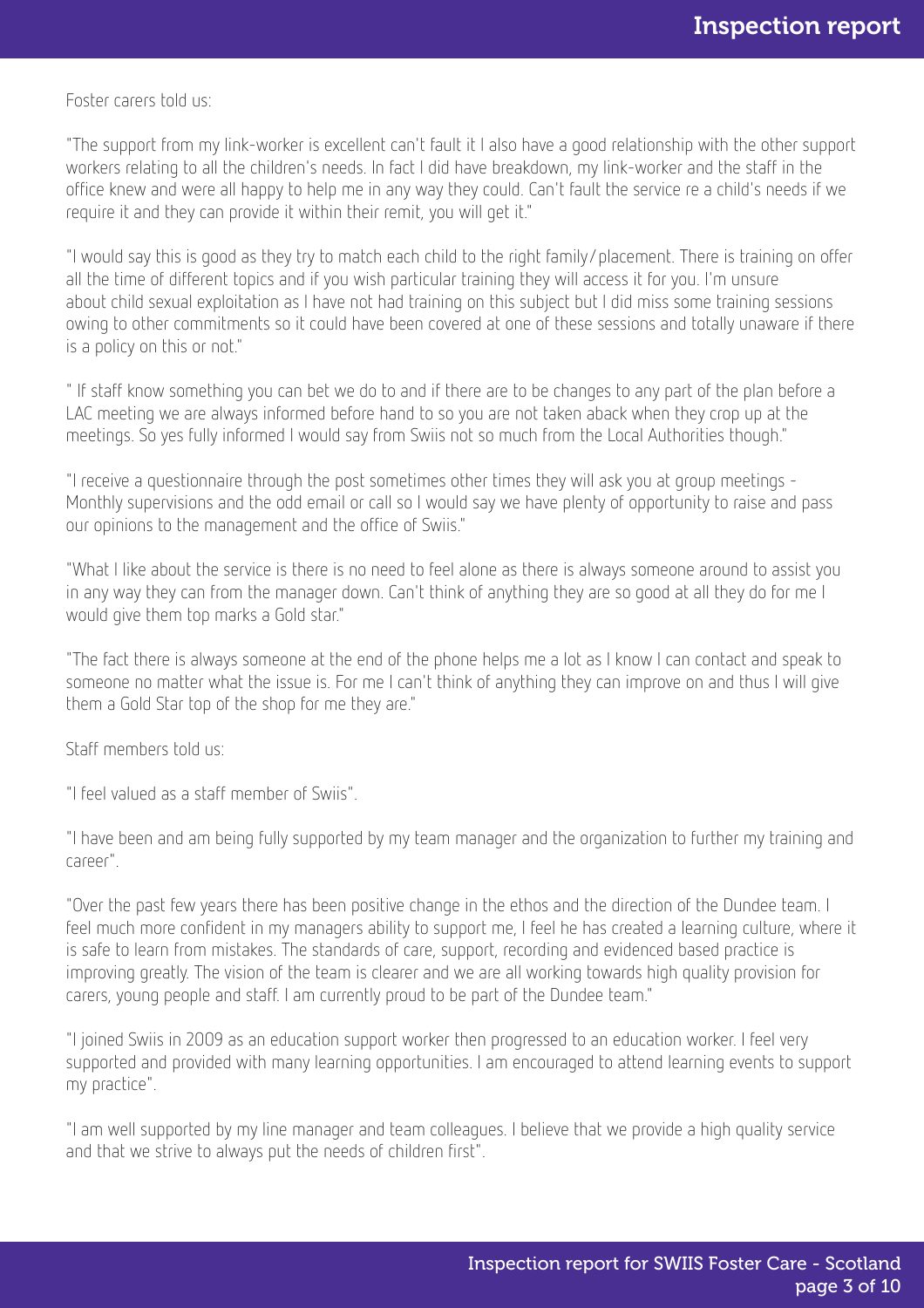"Swiis Glasgow office is a very supportive team to staff, carers and young people. We all have different roles and some do cross over, you never feel alone and everyone works well together. I have worked in other places so can draw on a lot of experience and I am glad to be working in a strong caring and supportive team. I enjoy the monthly supervision and the fact that you are asked for your opinions and they are listened to."

"I have sourced a lot of training for myself and my line manager and training department have been very supportive".

"Our team is now like a well oiled machine and everybody is working for each other. Our line manager has definitely been a huge reason for this by guiding the team to a more professional and focused approach".

### Self assessment

The self assessment contained full information about the service, contained stakeholder views and was submitted on time.

# From this inspection we graded this service as:

| Quality of care and support          | 6 - Excellent |
|--------------------------------------|---------------|
| Quality of staffing                  | not assessed  |
| Quality of management and leadership | 5 - Very Good |

### Quality of care and support

#### Findings from the inspection

We sampled information and assessed quality of care and support as excellent.

We found outstanding award and accreditation programmes in place for children, young people and children who foster, led to improved education, life skills and life opportunities for those taking part. The service had been awarded the highest levels of Investors in People and Investors in Young People Awards in recognition of excellent practice in this area.

We saw examples of successful advocacy work on behalf of individual children. This led to some excellent outcomes for young people who for example, were being supported into further education, or were enabled to live with carers and siblings that they chose to live with. Person centred and creative programmes of education resulted in education achievements and personal development for some young people who had previously had little formal education for prolonged periods of time.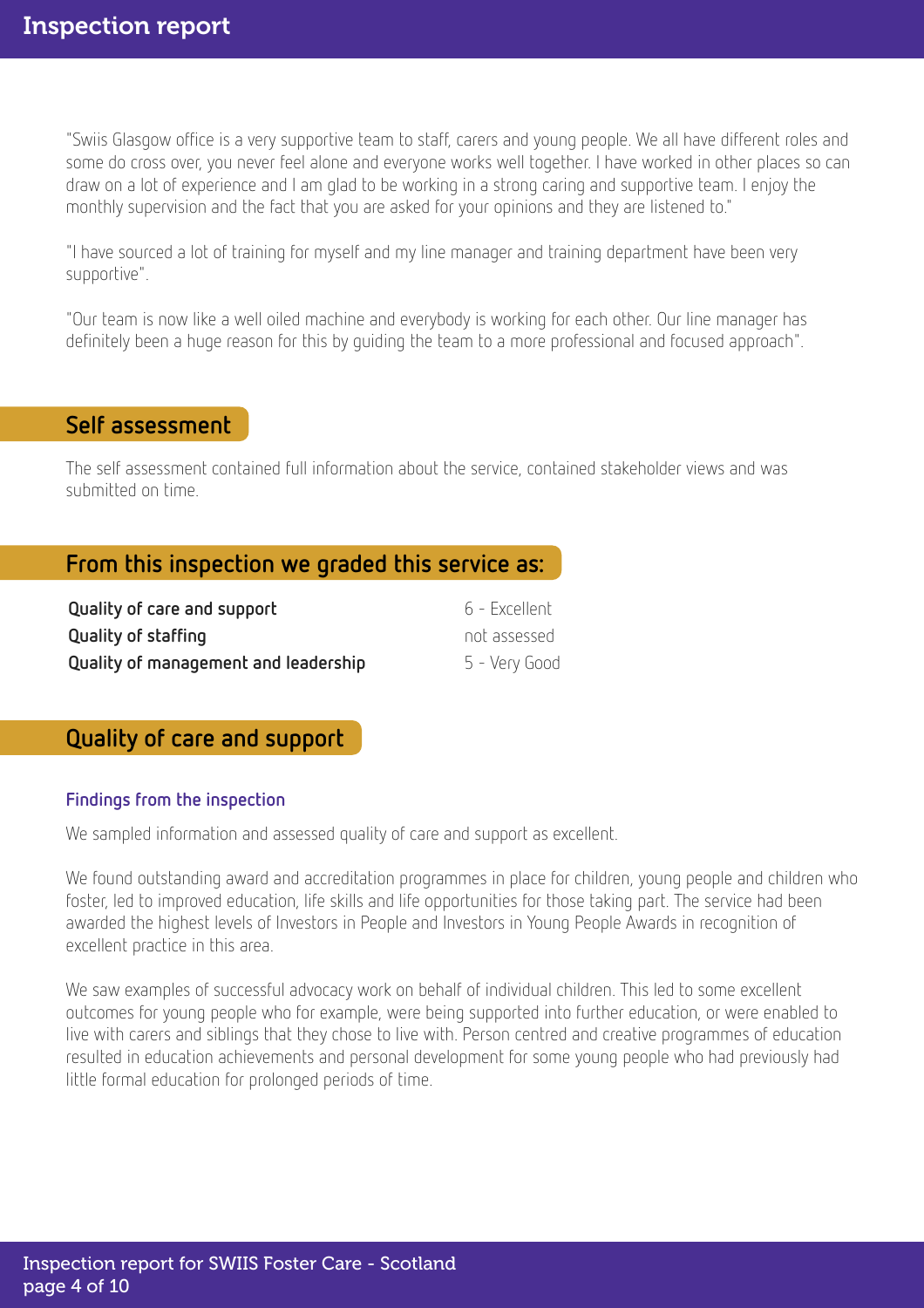Therapeutic support for foster carers and young people continued to be prioritised. Consultancy work between therapists, staff and carers meant there was greater capacity in the service for therapeutic and psychological understanding. We saw examples where this supported family relationships, reduced self harming, raised sense of safety, self-esteem, confidence and well-being for children and young people.

We discussed some areas for improvement including that the service could offer more weekend training and support for second carers. Carers told us there could be better use of web-based systems. For example, daily logs and incident reports could be electronically recorded and uploaded while policies, procedures and events could be better accessed by all carers.

Some young people said they wanted the service to email them directly about opportunities open to them. They also told us they would like to meet more with other families across the teams. Young people said this supported them to keep friends and have fun with their carers.

Foster carers told us more co-working by staff in different teams would be supportive. For example, when children moved between placements staff could arrange more opportunities for those families to spend time together.

We encouraged the service to continue with development and improvement plans including in the area of child sexual exploitation. We asked the service to ensure greater awareness of vulnerability indicators and to ensure all possible protective measures were in place.

#### Requirements

Number of requirements: 0

#### Recommendations

Number of recommendations: 0

Grade: 6 - excellent

# Quality of staffing

This quality theme was not assessed.

# Quality of management and leadership

#### Findings from the inspection

We sampled information and assessed quality of management and leadership as very good.

We noted a strong, stable and rights based culture with experienced staff and management teams who worked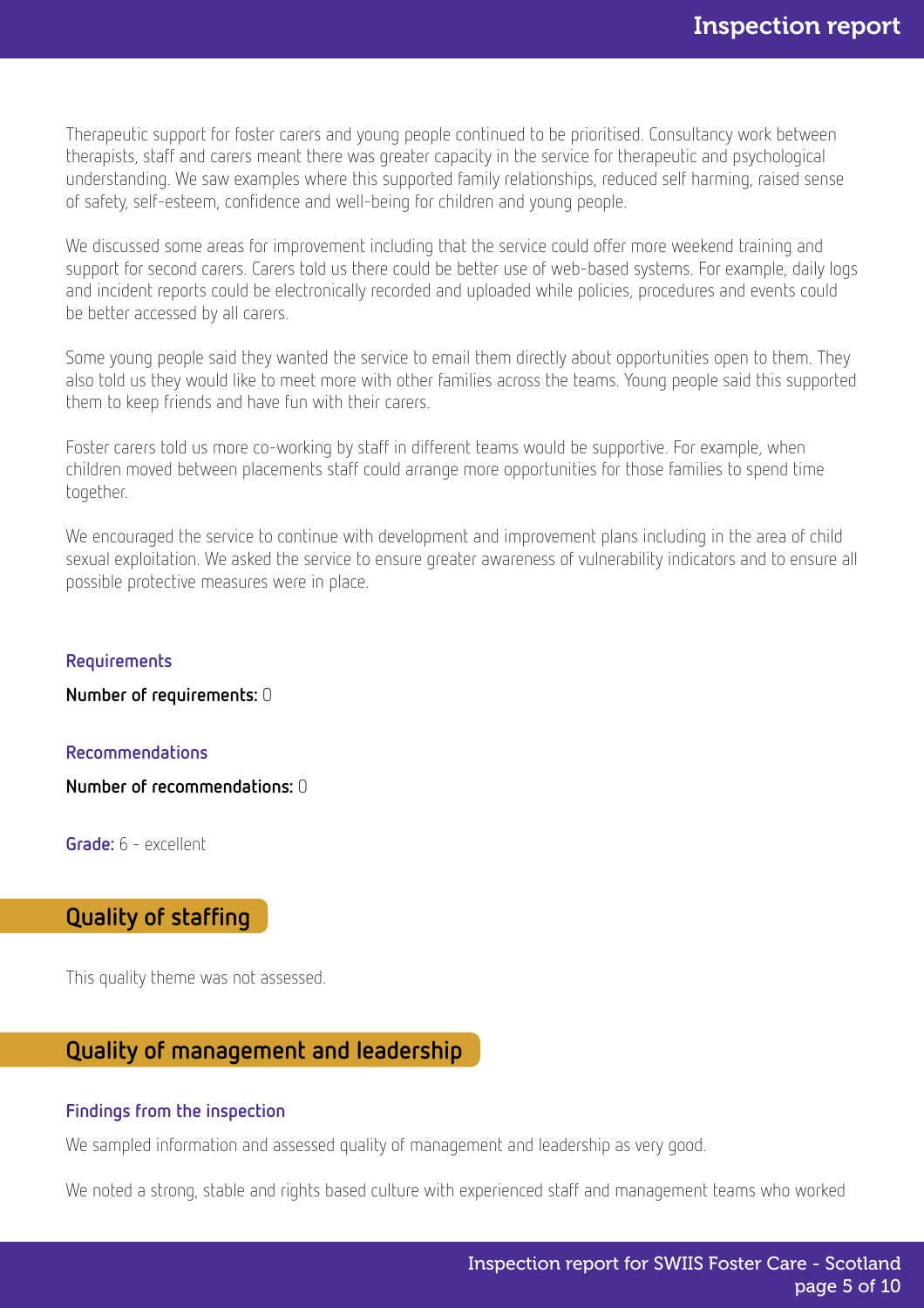to a progressive and co productive agenda with young people, carers, families and stakeholders.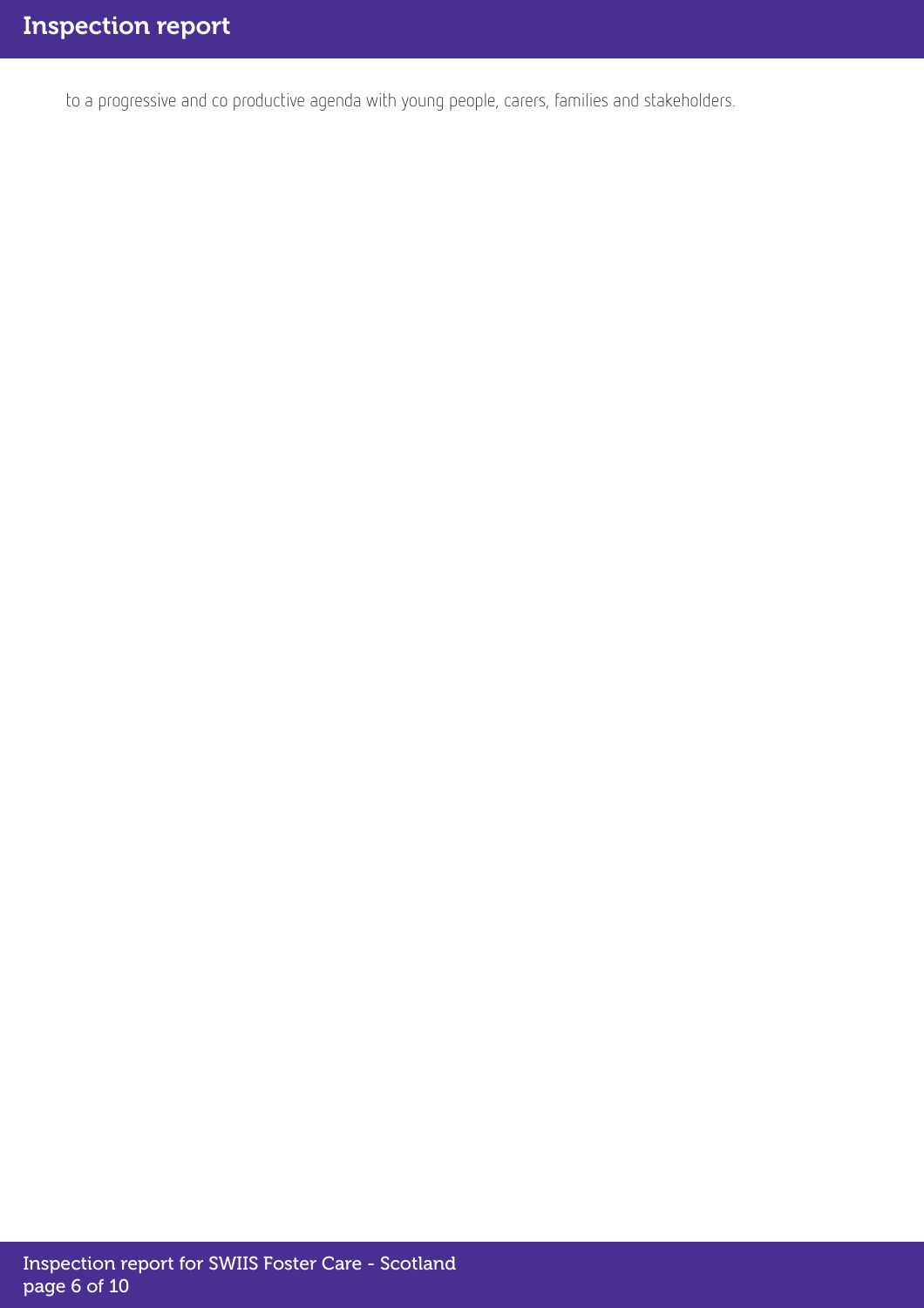Quality assurance practice and systems meant regular reporting and consideration of outcomes which resulted in learning and improvement. For example, the service tracked children and young people with permanence plans and were alerting placing authorities to delays. The destinations of young people were monitored and this was being used to look at longer term outcomes for young people and to plan based on needs.

Managers enabled adaptive leadership. Staff, foster carers and young people were encouraged to take on development work and senior staff members were well supported to act up in the absence of managers.

Staff continued to inspire innovative practice. For example, some had created DVDs to support improved communication and understanding with a child with complex needs about changes in placement in plans. This showed that managers were listening to staff and families and were willing to support creative thinking and practice.

Managers also supported reflective and critical practice very well. During our visit we joined a team of staff and managers in a reflective reading group. Research based information had been shared within the team and the discussion demonstrated how much everyone was committed to achieving greater learning and understanding in order to provide the best service possible for children and foster families.

We encouraged the service to continue with improvement plans set out in the self assessment. Following discussion with carers and a review of records, we suggested some other improvements including making sure consultation meetings take place with carers as planned.

Some foster carers were not aware of new rights for young people to choose to continue live with their foster families for longer. We suggested the service could raise awareness and consult with carers and young people to support developments in this area.

To ensure consistent and accurate recording and sharing of information and views, we encouraged the service to continue with regular quality audits.

#### Requirements

Number of requirements: 0

Recommendations

Number of recommendations: 0

Grade: 5 - very good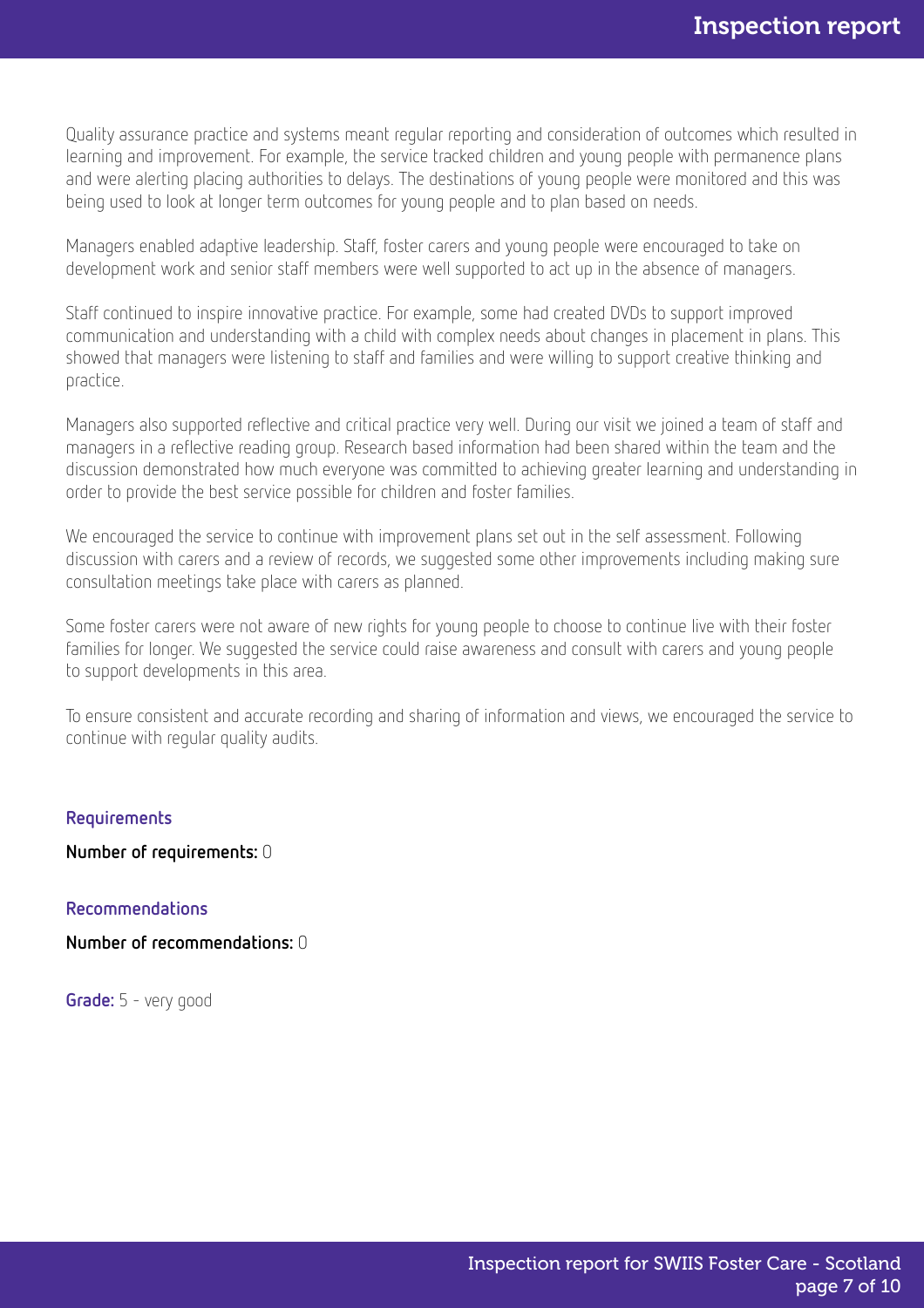# What the service has done to meet any requirements we made at or since the last inspection

# Previous requirements

There are no outstanding requirements.

# What the service has done to meet any recommendations we made at or since the last inspection

# Previous recommendations

There are no outstanding recommendations.

# **Complaints**

There have been no complaints upheld since the last inspection. Details of any older upheld complaints are published at www.careinspectorate.com.

# Enforcement

No enforcement action has been taken against this care service since the last inspection.

# Inspection and grading history

| <b>Date</b> | Type                     | Gradings                                                                 |                                                                 |
|-------------|--------------------------|--------------------------------------------------------------------------|-----------------------------------------------------------------|
| 20 Feb 2015 | Announced (short notice) | Care and support<br>Environment<br>Staffing<br>Management and leadership | 5 - Very good<br>Not assessed<br>5 - Very good<br>5 - Very good |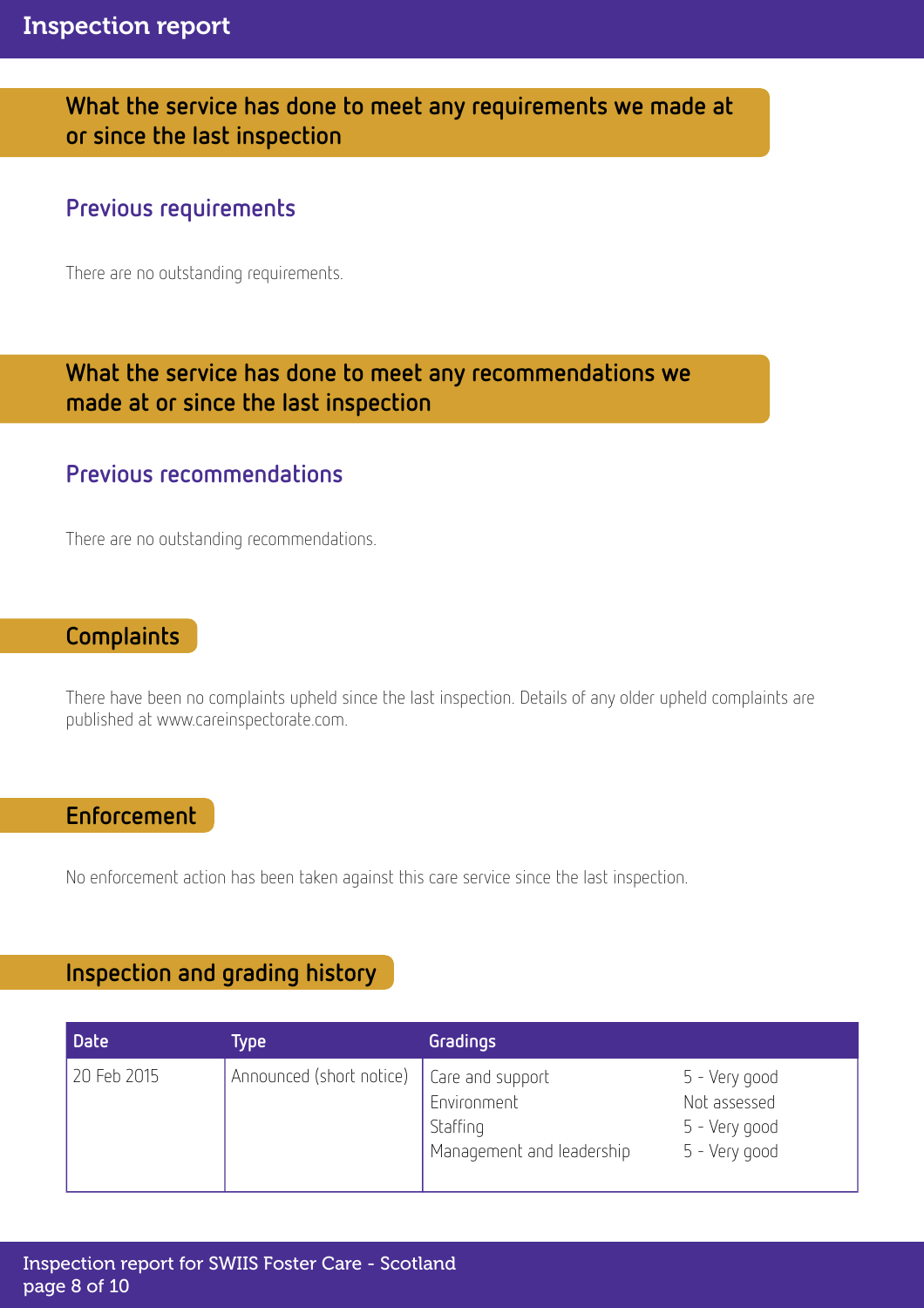# Inspection report

| <b>Date</b> | <b>Type</b> | Gradings                                                                 |                                                                |
|-------------|-------------|--------------------------------------------------------------------------|----------------------------------------------------------------|
| 17 Feb 2014 | Announced   | Care and support<br>Environment<br>Staffing<br>Management and leadership | 5 - Very good<br>Not assessed<br>5 - Very good<br>$4 - Good$   |
| 31 Jan 2013 | Announced   | Care and support<br>Environment<br>Staffing<br>Management and leadership | 5 - Very good<br>Not assessed<br>$4 - Good$<br>$4 - Good$      |
| 15 Oct 2010 | Announced   | Care and support<br>Environment<br>Staffing<br>Management and leadership | 5 - Very good<br>Not assessed<br>Not assessed<br>5 - Very good |
| 23 Feb 2010 | Announced   | Care and support<br>Environment<br>Staffing<br>Management and leadership | 5 - Very good<br>Not assessed<br>5 - Very good<br>Not assessed |
| 23 Oct 2008 | Announced   | Care and support<br>Environment<br>Staffing<br>Management and leadership | 5 - Very good<br>Not assessed<br>$4 - Good$<br>$4 - Good$      |